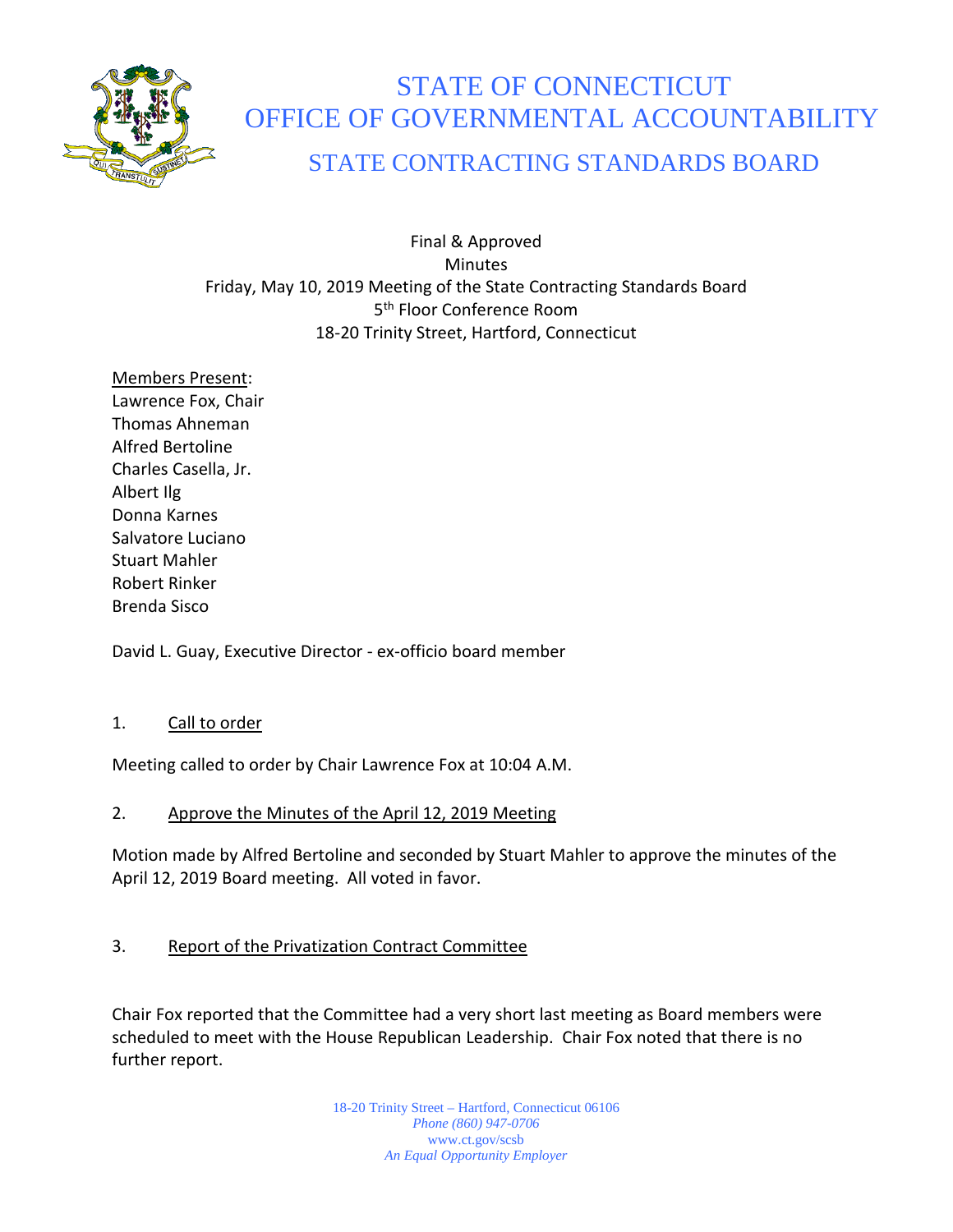#### 4. Report from the Sec. 4e-36 Contested Solicitations and Awards Subcommittee

Chair Rinker reported that the Sec. 4e-36 Contested Solicitations and Awards Subcommittee has handled a contest concerning American Dream Clean, LLC and the Department of Administrative Services.

- 1. On April 8, 2019, American Dream Clean, LLC contested DAS's award of a contract to Coastal Cleaning for custodial services at 24-38 Wolcott Hill Road, Wethersfield. Attached to the contest was a draft legal complaint with a date of February 2019.
- 2. The subcommittee met on April 17, 2019, to review the contest and to prepare questions for its next meeting on April 26, 2019 with American Dream Clean and DAS.
- 3. At its meeting on April 26, 2019, the Subcommittee discussed the timeliness of the contest since the Board received a draft legal complaint dated February 2019. A responder has fourteen days to file a contest from the time it knew or should have known of the facts giving rise to such contest. American Dream Clean, LLC stated that it became aware of the facts based upon information they received from DAS on April 3, 2019. The Subcommittee also set the next meeting date for May 2, 2019.
- 4. On April 26, 2019, American Dream Clean, LLC submitted a letter and exhibits to support its position that the contest was timely filed with the State Contracting Standards Board (SCSB).
- 5. On April 29, 2019, David Guay, Executive Director sent an email to Attorney Rosenthal representing American Dream Clean, LLC requesting the facts giving rise to its contest and limited to the procedural elements of the solicitation or award process, or claims of an unauthorized or unwarranted, noncompetitive selection process.
- 6. On April 30, 2019, American Dream Clean, LLC submitted a statement of facts and stated that "DAS acted in an arbitrary and capricious manner."
- 7. On April 30, 2019, Mr. Guay emailed American Dream LLC's letter of April 30, 2019 to Ms. Carol Wilson of DAS requesting (1) Describe the procedure used by such agency in soliciting and awarding such contract (2) Indicate such agency's finding as to the merits of such bidder or proposer's contest.
- 8. On May 1, 2019 and again on May 2, 2019, DAS sent emails with attachments to Mr. Guay to DAS's findings as to the merits of American Dream Clean LLC's contest as stated in American Dream Clean's letter of April 30, 2019.
- 9. At the Subcommittee meeting on May 2, 2019, the Subcommittee shared in writing its draft decision on the contest. This prompted the parties to enter into settlement discussion to resolve the matter away from the Subcommittee.
- 10. On May 8, 2019, American Dream Clean withdrew its contest. A decision was not issued by the Subcommittee.

Chair Rinker thanked DAS and American Dream Clean for their prompt responses to the Subcommittee.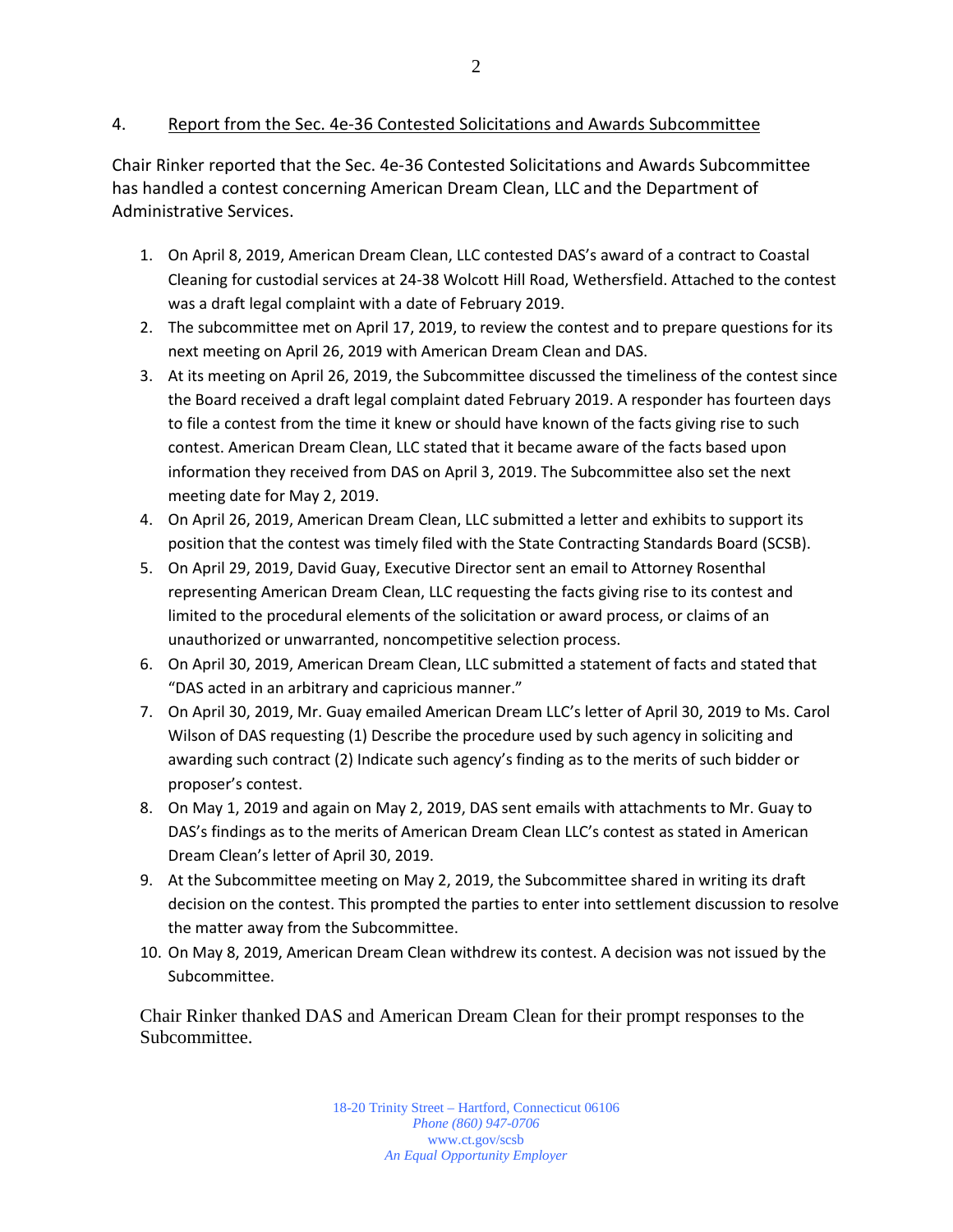Chair Rinker also thanked Bruce Buff, Stu Mahler and David Guay for the time and effort they put into this contest.

Chair Rinker concluded his report by stating contrary, to some who believe that this Board is another level of bureaucracy, we were able to handle this matter within the 30 day statutory timeline with the limited staff we have at the Board.

#### 5. Work Group Reports

#### a. Report from Audit Work Group

Audit Work Group Chair Thomas Ahneman reported that the Work Group met this morning and started the interviews. This morning the Work Group interviewed the State Elections Enforcement Commission, The Office of State Ethics and the Teachers' Retirement Board. Chair Ahneman commented on the responses concerning Department of Administrative Services Master contracts and the misunderstanding by the agencies on how to use them.

Discussion was held with Carol Wilson, Director of Procurement for the Department of Administrative services concerning master contracts. Brenda Sisco offered that solutions include education and training. Charles Casella noted the need for effective oversight.

Chair Fox expressed that his vision is for the State of Connecticut to have the best in procurement in terms of quality, speed, cost effectiveness and transparency.

Charles Casella asked Ms. Wilson if she could provide a list Information Processing Agreements that were "older" and don't have sunset/expiration dates.

#### 6. Review of the Board's General Assembly and Administration activity

Chair Fox initiated discussion on the review of the Board's General Assembly and Administration activity. Chair Fox reported that since the last meeting in April a number of Board members met with Republican House Leadership. Chair Fox's impression of the meeting is that our message was positively received.

Chair Fox also noted that the Board received a favorable budget out of the Appropriations Committee, but cautioned that the budget has a long way to travel.

Chair Fox further noted that it is amazing that the amount of savings that they are budgeting for the Board's efforts in competitive bidding for PSA's is actually very modest and believes can be achieved with anticipated reforms at the Office of Policy and Management.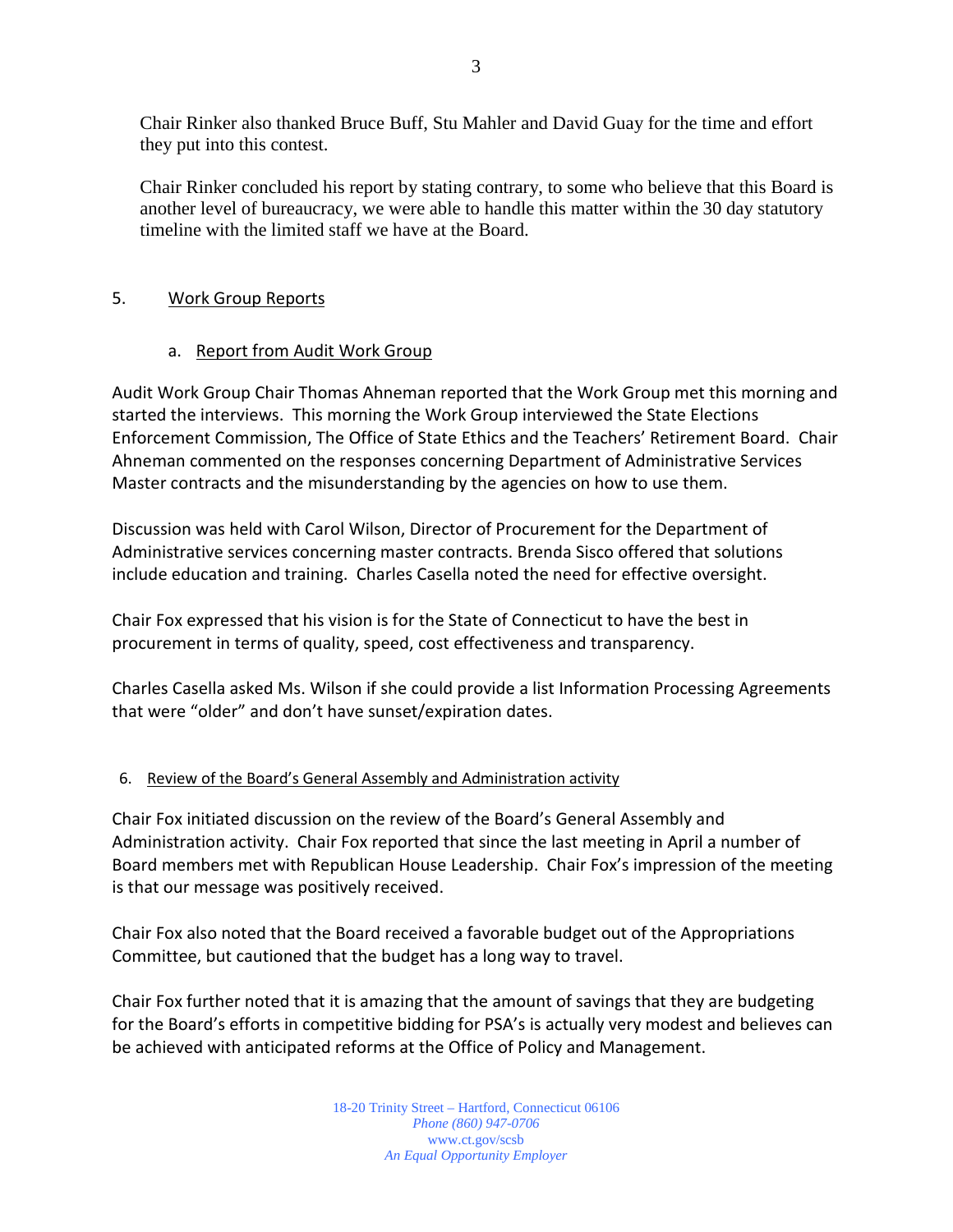Alfred Bertoline reviewed his meeting with OPM staff to go over sample data used in the Board's report.

Brenda Sisco remarked that this is the first time the Legislature has given the Board positions and not cuts.

Chair Fox noted that there is another narrative out there that the Board is bureaucratic red tape, coming from some places in the administration.

Chair Fox concluded the discussion by noting we are engaged and it isn't over till it's over.

## 7. Report on internship

Albert Ilg and Executive Director Guay reported that they have hired an intern, her name is Lauren Gauthier, with her resume in Board members meeting materials.

## 8. Report on Department of Education MOU compliance

Chair Fox referred the Board to the training manual submitted by the State Department of Education in compliance with the items one, two and three in the Memorandum of Understanding (MOU) with the Board.

Robert Rinker brought forward comments Bruce Buff made by marking up his draft, before he left for his trip. One comment raised by Mr. Buff was to have DAS review the document as well. Mr. Rinker summarized that Mr. Buff's overall concern is with types of agreements, such as memorandums of understanding and memorandums of agreement. Mr. Rinker suggested that the Board have a meeting with SDE when Bruce returns from Peru. Chair Fox agreed that the Board should wait to have a full discussion at the June meeting when Mr. Buff returns. Mr. Ahneman would also like to hear from Carol Wilson in June after she has a chance to review the document.

By consensus the Board postponed the agenda item until the June meeting.

## 9. Other business

Executive Director Guay, informed Board member to sign their per diem forms upon receipt and to review and clean out member binders.

> 18-20 Trinity Street – Hartford, Connecticut 06106 *Phone (860) 947-0706*  www.ct.gov/scsb *An Equal Opportunity Employer*